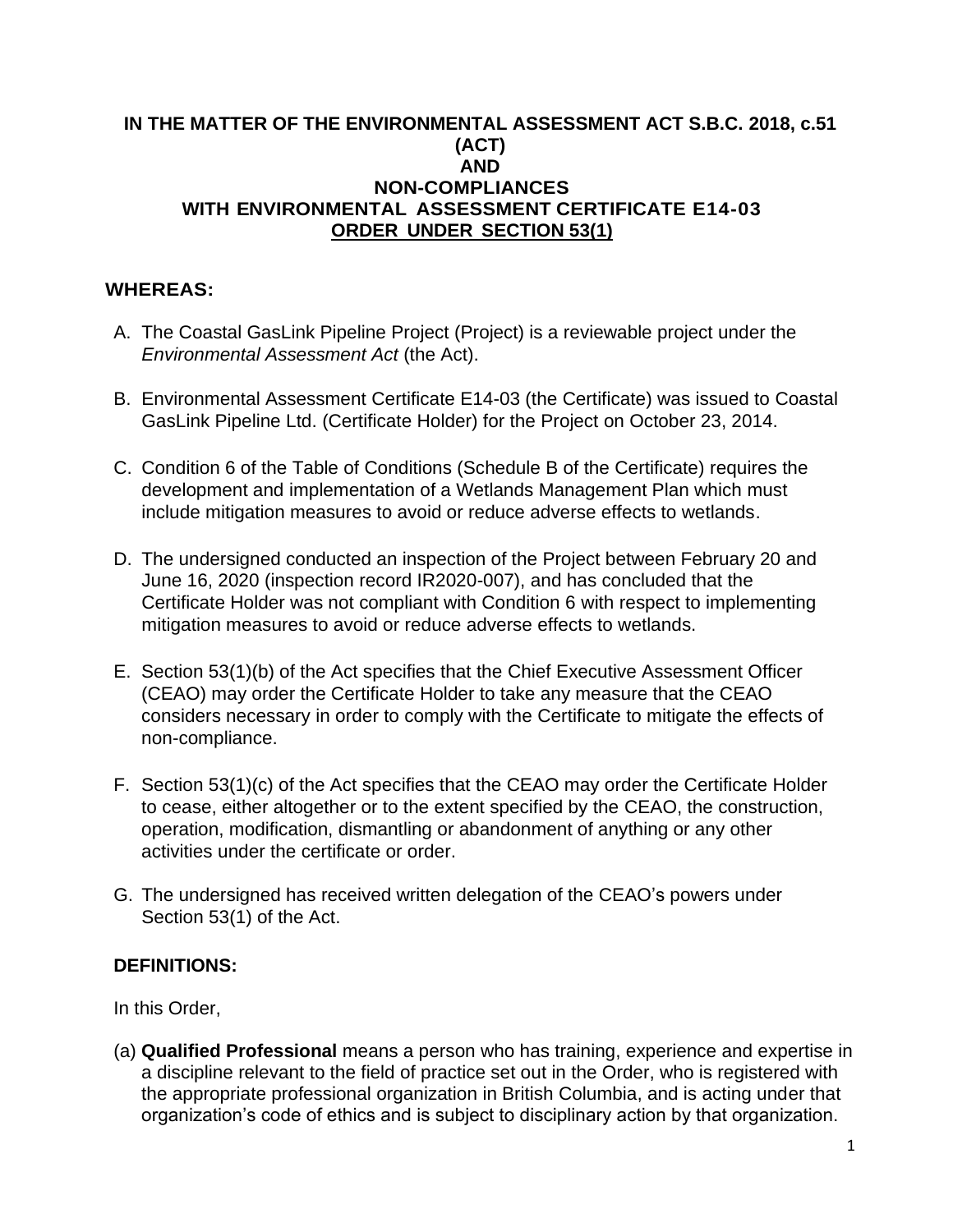- (b) **Ecologically and Socially Important Wetland** refers to wetlands designated as ecologically-important to a region according to Environment and Climate Change Canada and wetlands identified as being of interest to Indigenous groups that may be affected by the Project.
- (c) **Construction Preparation Survey** means a pre-construction wetland survey employing the methodology specified in the Wetlands Management Plan required by Condition 6 of the Certificate.

## **NOW THEREFORE:**

Pursuant to Sections 53(1)(b) and 53(1)(c) of the Act, I order that the Certificate Holder:

- 1. Immediately cease construction activities within 30 m of any Ecologically and Socioeconomically Important Wetland (ESIW) which does not meet the following criteria:
	- i. Field-based Construction Preparation Surveys have been completed in the summer of the year preceding the commencement of construction or in the summer of the year construction commences.
	- ii. A Qualified Professional has attended the ESIW and identified site-specific mitigations to avoid or reduce adverse effects to the ESIW during Project construction.
- 2. Not undertake or resume construction activities within 30 m of any ESIW until the criteria in (1) have been met for that ESIW, as determined by a Qualified Professional.
- 3. By June 30, 2020, provide EAO Compliance and Enforcement a consolidated list of all ESIWs that includes the UTM location, KP start and end locations, and assigned Coastal GasLink wetland ID number.
- 4. Complete Construction Preparation Surveys for all ESIWs that have not been surveyed. Maintain records of the Construction Preparation Surveys and provide those records to EAO Compliance and Enforcement upon request.
- 5. Notify EAO Compliance and Enforcement upon completion of all outstanding Construction Preparation Surveys.
- 6. Update the Wetland Functions Construction Preparation Report to include the results of all completed Construction Preparation Surveys, including the addition of the identified site-specific mitigations to the map book required as part of the report, as specified in the Wetlands Management Plan required by Condition 6 of the Certificate.
- 7. Complete the measures identified in clauses 1 through 6 to the satisfaction of EAO Compliance and Enforcement.